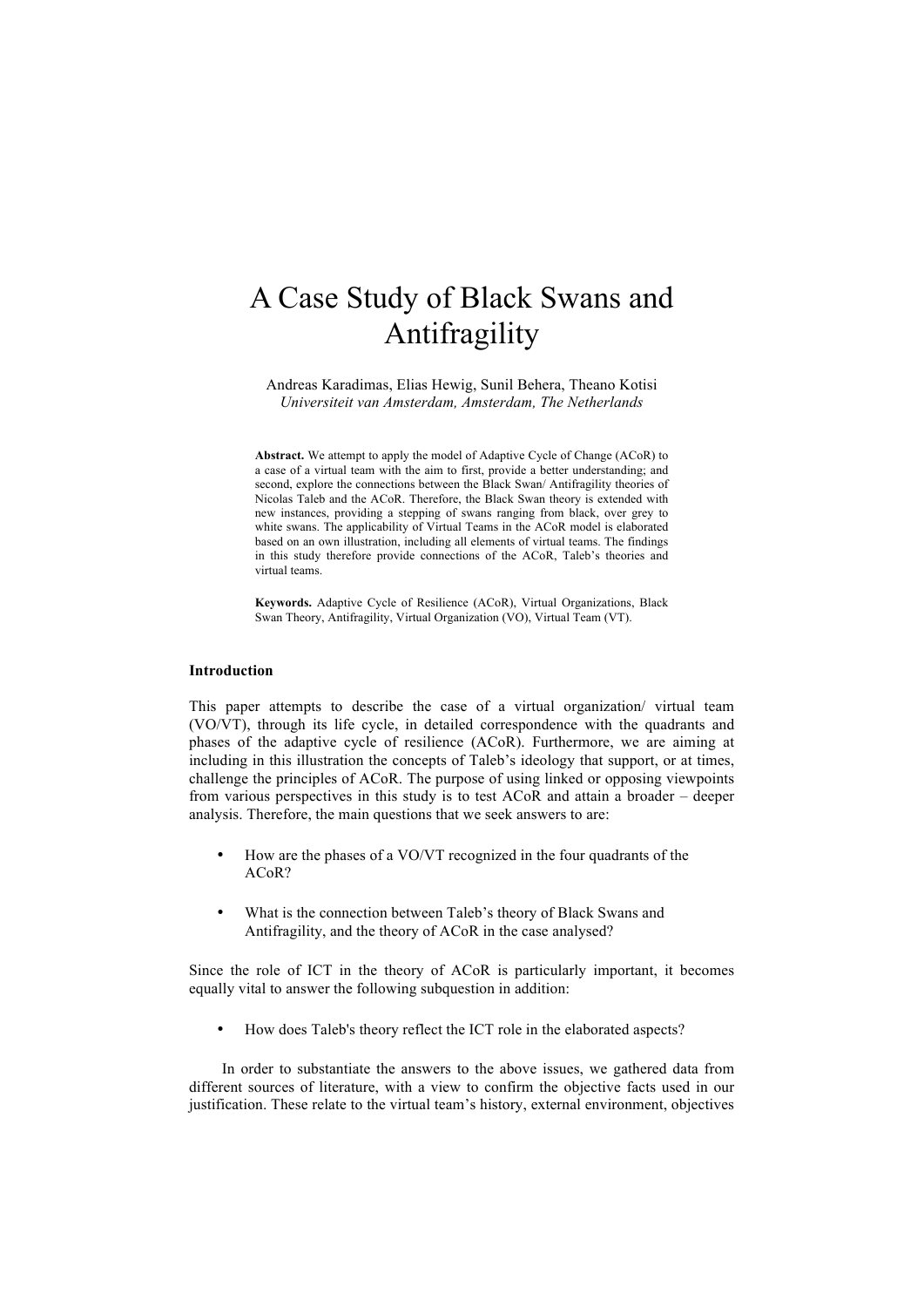and structure. Most of the arguments provided, intend for explaining those in a detached way. In case we can identify the basic principles of each quadrant (certainty and uncertainty about what you want or can), we will accept the linking between the life cycle and ACoR. Also, if the main concepts of the theories are in harmony, we will consider them compatible. The paper consists of four parts; the first describes the theories that will be used to demonstrate the life cycle of the case as illustrated in the ACoR, the second part involves the exemplification of the theories' mixing with the completion of a sequential circle (reports on the main questions), the third investigates the subquestion, and the fourth states the limitations and highlights lessons learned from the case study.

# **1. The Theories**

This section describes Taleb's theories of Black Swans [1] and Antifragility [2], in addition to the theory of the Adaptive Cycle of Resilience [3]. As a result, we will subsequently be able to explain the similarities, differences and connections between the three systems of ideas. The purpose is to identify these factors through the portrayal of a virtual organization's life cycle as an ACoR that includes Black Swans and potentially antifragile, robust, or fragile attributes.

#### *1.1. Black Swan*

In the Black Swan theory, Taleb elaborates on the massive impact of highly improbable and unpredictable events; such events that no one can predict in advance. This inability of humans to estimate or expect rare - random events represents one of the fundamental ideas of this theory, described as the "randomness that produces the texture of life". So, a 'Black Swan' is a highly unlikely event, which changes our view when it arises, as we were not mindful of it until it presented itself; we could only see the 'White Swans' before the 'Black Swan' occurred. A Black Swan has three main characteristics: (1) it is not predictable, (2) it has an extreme impact and (3) humans usually assign those events limited meaning afterwards, which makes them appear less random than they are in reality. This unsound notion of simplifying and reducing the complexity of reality, by story telling and over-interpretation of events, is called the narrative fallacy. Therefore, our inability to foresee and realize Black Swans leads to deficiency of estimating future events. Taleb considers Black Swans to take place in almost every situation of life.

The world is less predictable and more complex than humans think it is. The oversimplification of options and facts in addition to the ignorance towards the rarity of events, results in a lot of information being ignored, which in turn gives rise to Black Swans. In other words, people should not rely too much on what they know or think they know, but rather realize that there is more unknown in the world. If they do, then Black Swans are more probable to occur. This draws attention to the tendency to draft faulty conclusions based on the past. So, the role of information can have a reverse impact on our ability to forecast: the more we read, the less we might be able to forecast. "Additional knowledge…can be useless, even actually toxic" is the bottom line here, which shows the relationship between knowledge and Black Swans.

To summarize the mistakes we make according to Taleb: we remain blind to Black Swans, we tend to underestimate extremes, we tend to miscalculate and make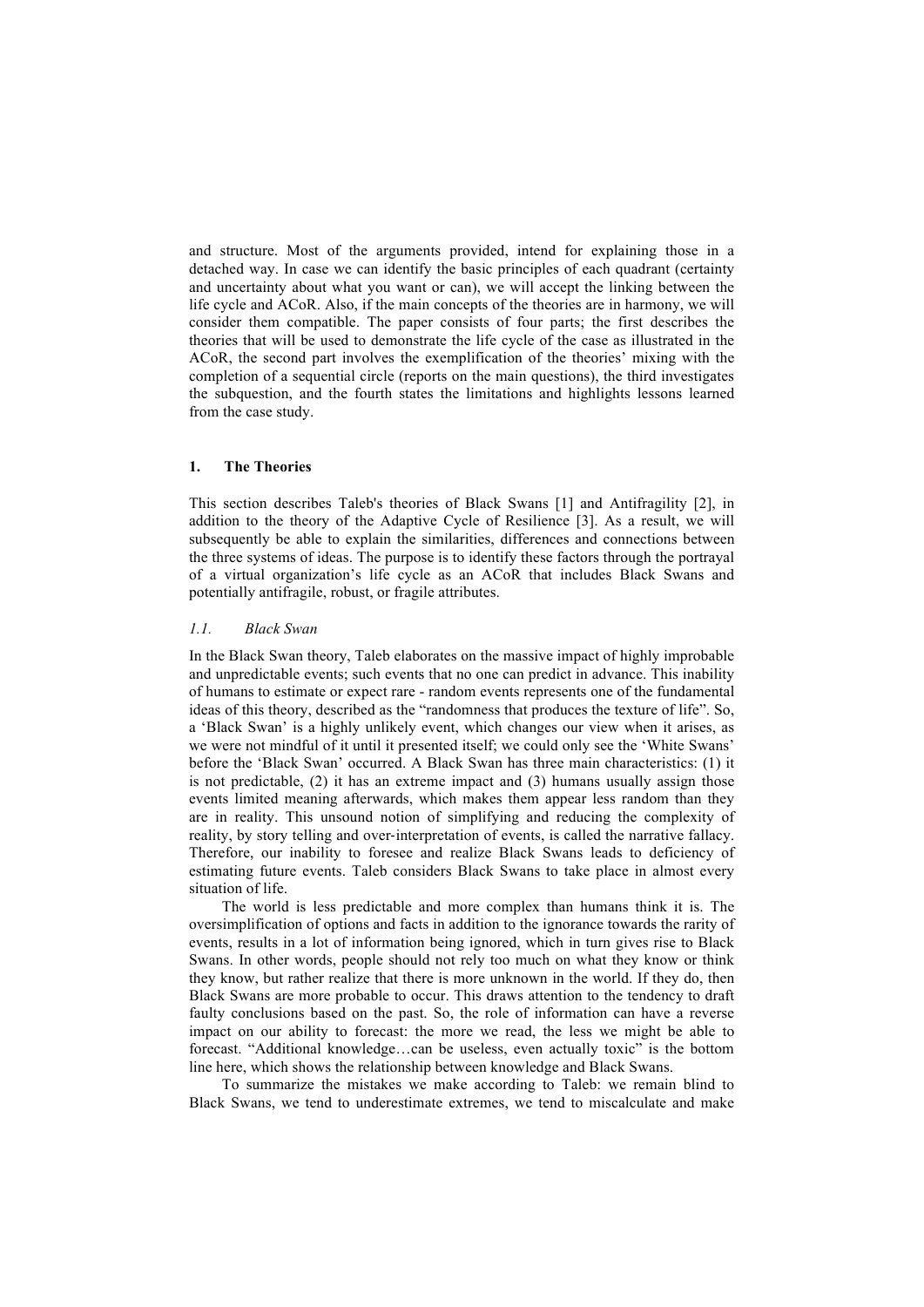false prognoses about the future, we stick to what we know and become thus more resistant to new, different or contrary options. As a result, plans fail, especially because of the neglect of uncertainty's sources outside a plan itself. Unexpected and unforeseen external influences are likely to appear and delay schedules, typically of complex projects *(Balance between remember and rigidity trap = use the past differently).*

Consequently, we shall learn to interpret past events with a different thinking pattern, in order not to be plagued with the narrative fallacy, which leads to miscalculation of the future. Taleb also gives practical advices for coping with randomness; differentiate between positive and negative eventualities, open your mind to attempting preparedness further than trying to predict Black Swans, seize any opportunity and beware of precise plans by governments.

Finally, the theory involves the idea of one single event that is able to change the whole aggregate (Extremistan randomness), prevailing over an event that contributes to the whole collectively and does not alter it noticeably (Mediocristan randomness). The world is moving unremittingly from Mediocristan to Extremistan and thus increasing the occurrence of more uncertainty. This development is underpinned by the ongoing globalization. Nevertheless, the antidote for Black Swans could be: avoid being unprepared for them (but still you cannot foresee them). This is the basic concept behind turning Black Swans into Grey Swans; reduce the surprise effect of Black Swans. So, prepare yourself doesn't mean try to predict the future, it rather means accept and be alert to the fact that *future is unpredictable; just don't let it control you*.

# *1.2. The Extension of Taleb's Black Swan*



**Figure 1: Extension to Taleb's Black Swan: Stepping of Swans**

Based on the characteristics of the Black, Grey and White Swans, we were "inspired" to extend these concepts in order to utterly cover the current world of Extremistan but also Mediocristan randomness. The visualization of this extension is shown in figure 1. The ideas of Taleb are outlined with blue. Our addition is introduced by the triangle of the new concepts of a Small Swan and a series of three Mid-Swans. The Small Swan is an event with high probability to arise but medium impact. The Mid-Swans have a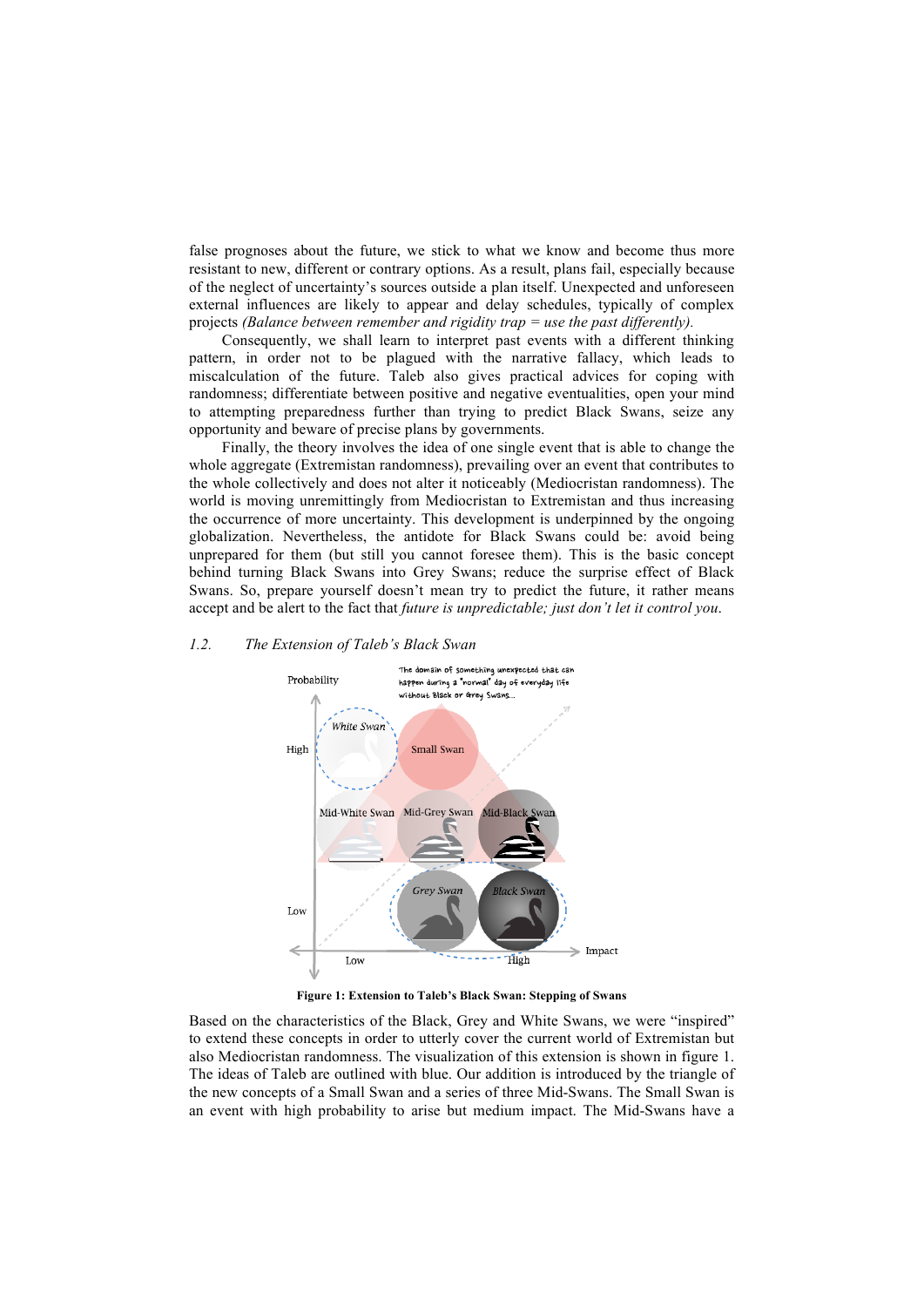medium probability to arise: the Mid-White one as a White Swan has a low impact, the Mid-Grey results in a mediated impact and the Mid-Black Swan causes a high impact, but has an increased possibility of emerging compared to a Black Swan. We define this triangle as the domain of unexpected events in a Mediocristan day of everyday "normal" life. One example of a Mid-White Swan and how you can prepare for this could be the following; if the normal estimation time for a specific route is for instance 30 minutes, then you should not think about the possibilities of facing something unexpected like traffic or a bike accident. Instead, you should prepare yourself by evaluating the possible consequences. It is indeed wiser to concentrate on how to cope with the influences of such events instead of calculating the chances of them to arise. This is similar to the logic of having an insurance. So in our example, you should always calculate a higher than the "normal" time of the 30 minutes for following the specific route. The small swans and mid-swans are random as well and one has to be aware that they can happen anytime.

# *1.3. Antifragility*

This theory revolves around the central idea that certain "things" are able to benefit from great impacts and gain from disorder. They thrive and grow when exposed to volatility, randomness, disorder and uncertainty. This introduces the concept of Antifragility; Antifragility is beyond resilience or robustness. The resilient resists shocks and stays the same, whereas the antifragile gets better with every shock. The theory also analyses how individuals deal with black swan situations and what they can learn from these situations, so that next time they don't get too astonished by the disorder; maybe they can even reach the point of exploiting the shake and revolt (reach Antifragility).

Unfortunately, Antifragility is not part of the accepted way of thinking about success, economic growth or innovation, and this is why we don't see it in places that are obvious. We are still trying to follow an outdated model; we prepare ourselves on the line of last chaotic events. Although this approach may prepare us a little better to face the situation, still there is no guarantee that we will be able to avoid the next chaotic event, since it may not be of the same scale as the previous ones and be indeed entirely random.

Fragility can in fact originate from the denial of volatility; we could harm the natural Antifragility of organisms and hurt systems by playing "the conductor". Some antifragile systems crave for volatility and we make social, political and other systems vulnerable to Black Swans when we over-stabilize them. So, human over-intervention to smooth or control processes causes a switch from one kind of system, the *Mediocristan*, to another, the *Extremistan.* According to Taleb, "Human-created stability is a ticking time bomb waiting to go off any moment".

Therefore, preventing randomness in an antifragile system is not always a good idea, as contrasted with adding randomness, which is possibly the needed fuel for an antifragile system. By giving an example of *Mithridatization*, which is the process of consuming small doses of lethal poison in order to build resilience against that poison, Taleb argues that disorder of any kind in small dosages is beneficial for organizations, economies and individuals, as it builds resilience in them. We should first make things more resilient to defects and minimize the harm (or maximize the gain) by means of forecasting errors, or even exploit these errors; making lemonade out of the lemons as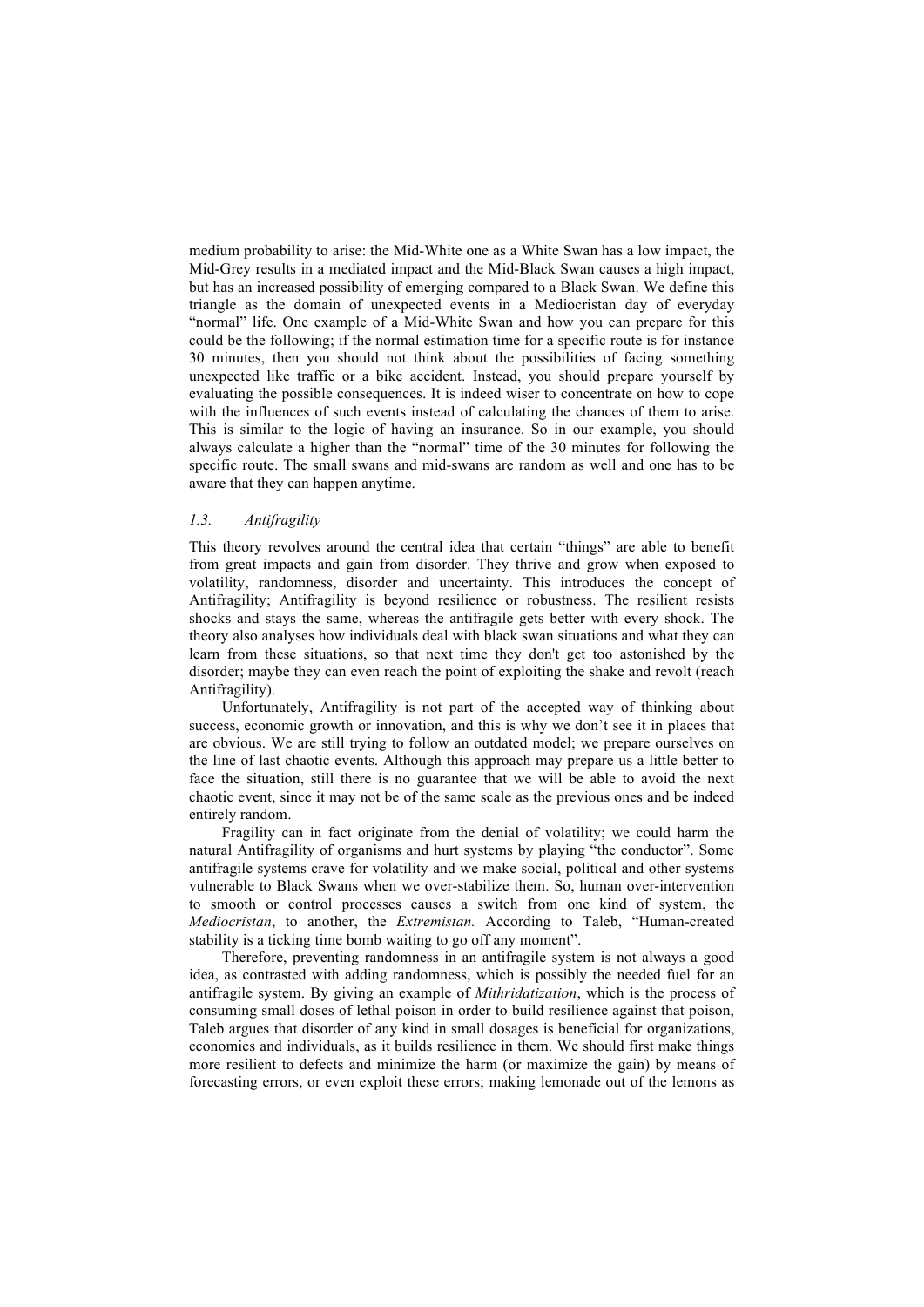opposed to trying to predict and understand the dynamics of events. *(= Balance between revolt and poverty trap & Antifragility*  $\neq$  *rigidity)* 

Taleb further explains the tradeoff between the Antifragility of the collective and the fragility of the individual with the example of the restaurant industry. Individual restaurants are fragile; they compete with each other and may go bust at any moment, but the collective of local restaurants is antifragile for that very reason. Had restaurants been individually robust, hence immortal, the overall business would be either stagnant or weak. The fragility of every startup is necessary for the economy to be antifragile, and that's what makes entrepreneurship work, among other things. This can be easily applied to VOs, which are collective and hence antifragile, compared to individual organizations which are much more fragile and vulnerable to black swans.

Antifragility is the combination of aggressiveness plus paranoia i.e. clip your downside, protect yourself from extreme harm, and let the upside, the positive Black Swans, take care of itself. However, the ability to use the option given to us by Antifragility is not guaranteed and there can be a long gap between invention of things and practical implementation. For him the loop works as: Random Tinkering  $(\text{antifraeile}) \rightarrow \text{Heuristics (technology)} \rightarrow \text{Practice and Approximation} \rightarrow \text{Random}$ Tinkering (antifragile)  $\rightarrow$  Heuristics (technology)  $\rightarrow$  Practice and Apprenticeship.

Taleb emphasizes that governments should spend on non-teleological tinkering, not on research. In the antifragile case (positive Black Swan businesses) such as trial and error, the sample track record will tend to underestimate the long-term average; it will hide the qualities, not the defects. Finally, he proposes some rules on how to practice antifragility, such as building redundancy by avoiding optimization, and avoiding specialization by supporting more varieties. Both optimization and specialization can make you vulnerable in the sense that they both constitute human over-intervention.

#### *1.4. Adaptive Cycle of Resilience (ACoR)*

The adaptive cycle of resilience reflects a cyclic development path that can be recognized in every change process and consists of four quadrants:

- 1. Equilibrium
- 2. Crisis
- 3. New Combinations and
- 4.Entrepreneurship

Within those quadrants, four phases (transitions between the quadrants) are described: release (1<sup>st</sup> to 2<sup>nd</sup>), reorganization (2<sup>nd</sup> to 3<sup>rd</sup>), exploitation (3<sup>rd</sup> to 4<sup>th</sup>) and conservation  $(4<sup>th</sup>$  to  $1<sup>st</sup>)$ . In this section of the paper, each phase of the cycle is described. It is followed by the stage of a life change process that is examined through the lens of the adaptive cycle theory and coincides with each of the phases.

The starting point of describing the adaptive cycle of change can be quadrant 1, which represents the equilibrium state. It is a matter of at which stage the unit of analysis currently stands, which at times is not easily recognizable. At equilibrium, the goals, and the plans of how to fulfil those are clear. Confidence about the future is evident and emanates from a general contentment about the current achievements and the available resources. Therefore, only small changes are necessary at times, always within the existing broader strategy, in order to improve market power and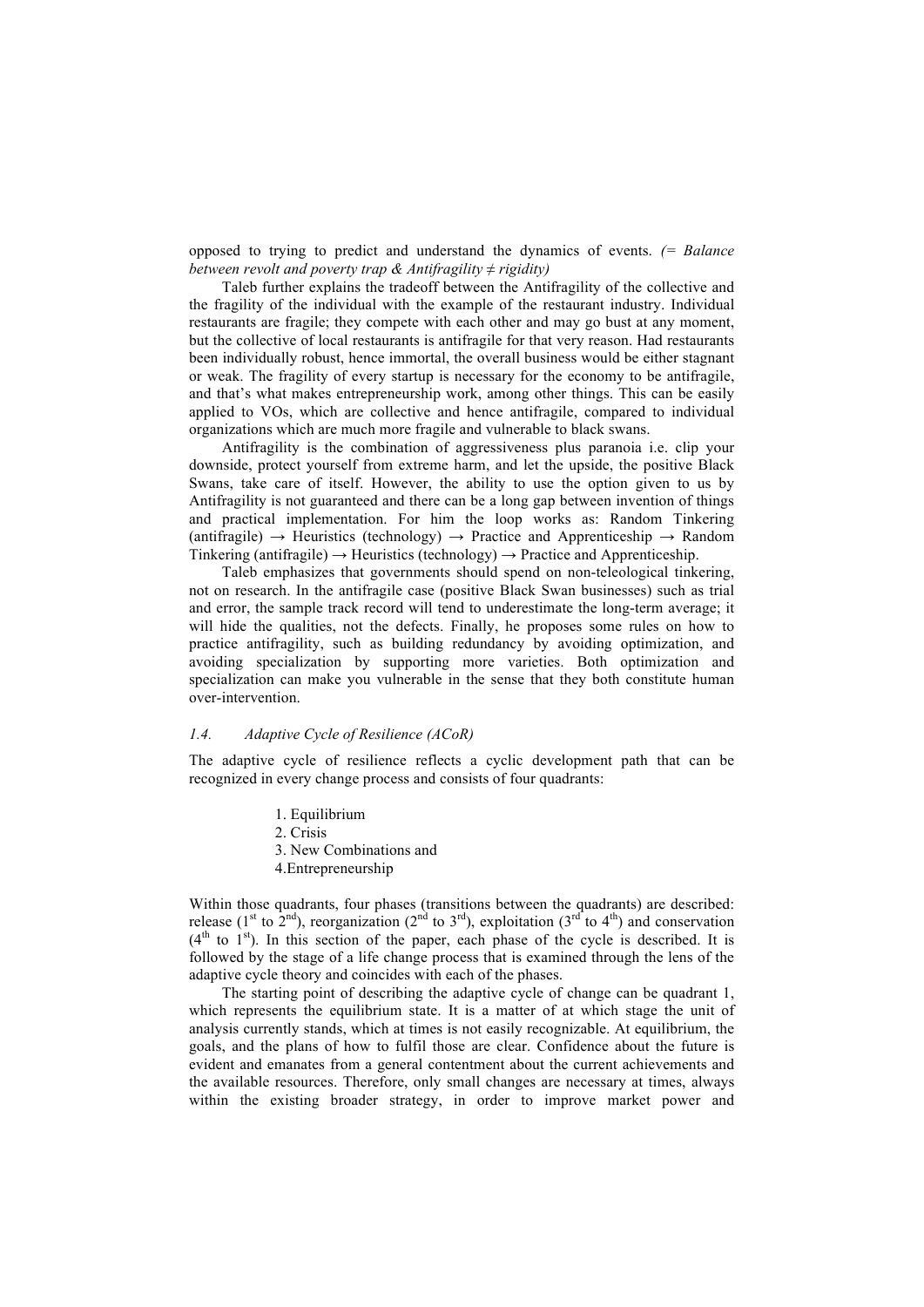profitability. However, the equilibrium situation can be disturbed by external- strongly influential and possibly unforeseen- factors that lead to the crisis state (quadrant 2) and to uncertainty about future development, desires and capabilities. A so-called 'Gestalt' switch to uncertainty occurs and this reveals insufficiencies of existing competences, in addition to the need to add diversity to the dominant activities [4]. In other words, it is required to search for alternatives; likewise, drastic changes of behaviour have to take place in order to resolve the crisis. The aforementioned transition is, according to Holling (2001), called release phase [5].

The transition from the second to third quadrant (else called reorganization phase) is marked by a perspectival shift from fear for the future towards confidence about the future and more specifically, from the search for new alternatives towards the development of a variety of new possibilities. In order to achieve this change inspiration has to be found, for the available possibilities to be revealed. The goal is to be driven at a set of realistic choices, in the sense that there are sufficient resources to carry them out. After an extensive analysis and evaluation of the options, a juncture is reached where the decision about the next step has to be implemented. In other words, since the fulfilment of all the opportunities has zero probabilities, a decision has to be made to respond, hereafter actively, to the internal and external threats [3].

The exploitation phase represents a decision among the different new combinations. The decision making process means that only one of the available alternatives will be chosen and further developed, and the remaining will be discarded. The selection can be based on reduction ad absurdum, thus on excluding the further development of the options until one is left. The moment of the final choice, for the opportunity to be realized, indicates the transition from the third to fourth quadrant. This final choice refers in fact to a management decision, which derives from rational reasoning or "irrational" intuition and 'Gut' feeling, and will often lead to an uncertain result regarding the success of it implementation. Hence, whether this choosing is the best one or not, only time will tell [3].

The phase of conservation refers to the hard and constant work that is required in order to accomplish the switch to full certainty again, or else to a new equilibrium. So, it is an incremental movement towards a new stable situation, during which it is important to build upon knowledge, power, and resources. In order to do so, efficiency and effectiveness, re-establishment of routines and optimization of operations play a significant role. Once quadrant 1 is reached again, the cycle starts afresh [6].

# **2. The Case Study**

In this section, the case of a virtual organization, more specifically, an example of a virtual team will be described to provide an explanation on how a VO/VT can be linked to the four (4) quadrants and phases of the adaptive cycle of resilience (ACoR). In addition, it will be examined how Taleb's theories can be integrated and support the case. Martins et al, (2004) define virtual teams as followed:

*"Virtual Teams are teams whose members use technology to varying degrees in working across locational, temporal, and relational boundaries to accomplish an interdependent task."* [7]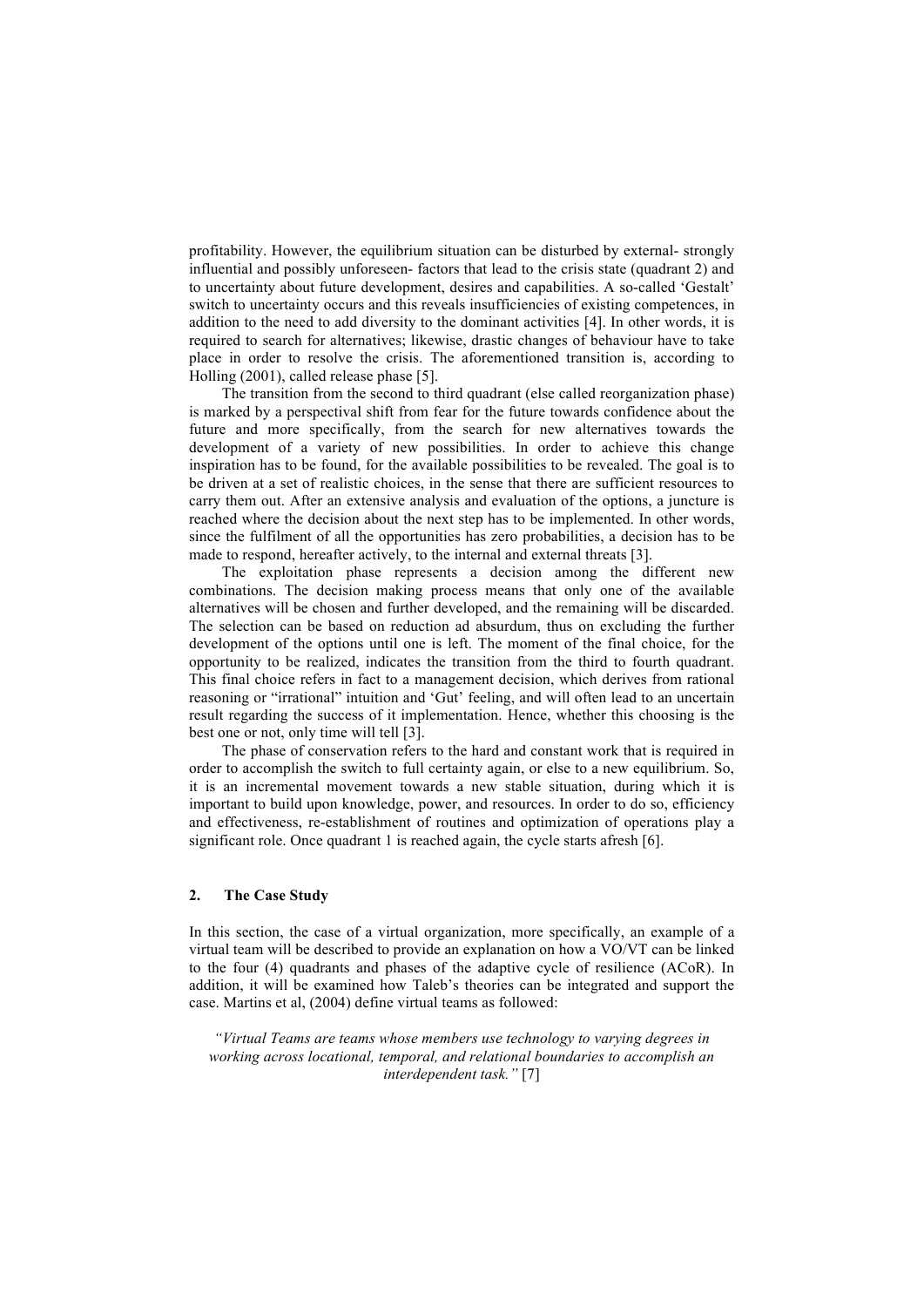This definition associates the same characteristics which characterize VOs, to VTs. Camarinha-Matos & Afsarmanesh decribe that "when a business opportunity happens (e.g. a consultation activity), similarly to the VO creation, a temporary coalition of experts – a Virtual Team  $(VT)$  – could be rapidly formed according to the specific needs of that business opportunity" [8]. Thus, a VT can be considered as a VO, since both share the same characteristics, differing from each other in terms of scope.

The organization used to elaborate on, is Boeing-Rocketdyne (BR), which is the major manufacturer of liquid fuelled rocket engines in U.S. [9]. The case study we are going to analyse is about an inter-organizational virtual team called SLICE (Simple, Low-cost, Innovative Concepts Engine), which had the task to create a highly innovative product over a 10-month period. We will show how the company adapted the use of a new collaborative technology and thus successfully achieved its expected objectives [10]. Therefore, we will describe how this organization formed a virtual team, for which reason it was formed, and how this case can be related to the quadrants of ACoR model.

Figure 2 illustrates the summarized exemplification of the theories' mixing with the completion of a sequential circle, which will be explained in detail in the next sections.



**Figure 2: Virtual Teams in the Adaptive Cycle of Change.**

#### *2.1. Phase 1: Release - Transition from Quadrant 1: Equilibrium (lower left) to Quadrant 2: Crisis (upper right)*

We will start the description of the linking from the first quadrant, which is the Equilibrium state. This is the only situation of full certainty and clear view of the future, but what can lead an organization away from it? One of the forces that could and should drive organizational change is the identification of a Collaboration Opportunity (CO) that triggers the creation of a VO/VT. This will disrupt the balanced way of working within the organization, cause uncertainty about the desired and the achievable goals and "release" a Crisis situation. So, the 1st quadrant is the situation of an organization before joining a VO/VT and the Release phase is the CO identification.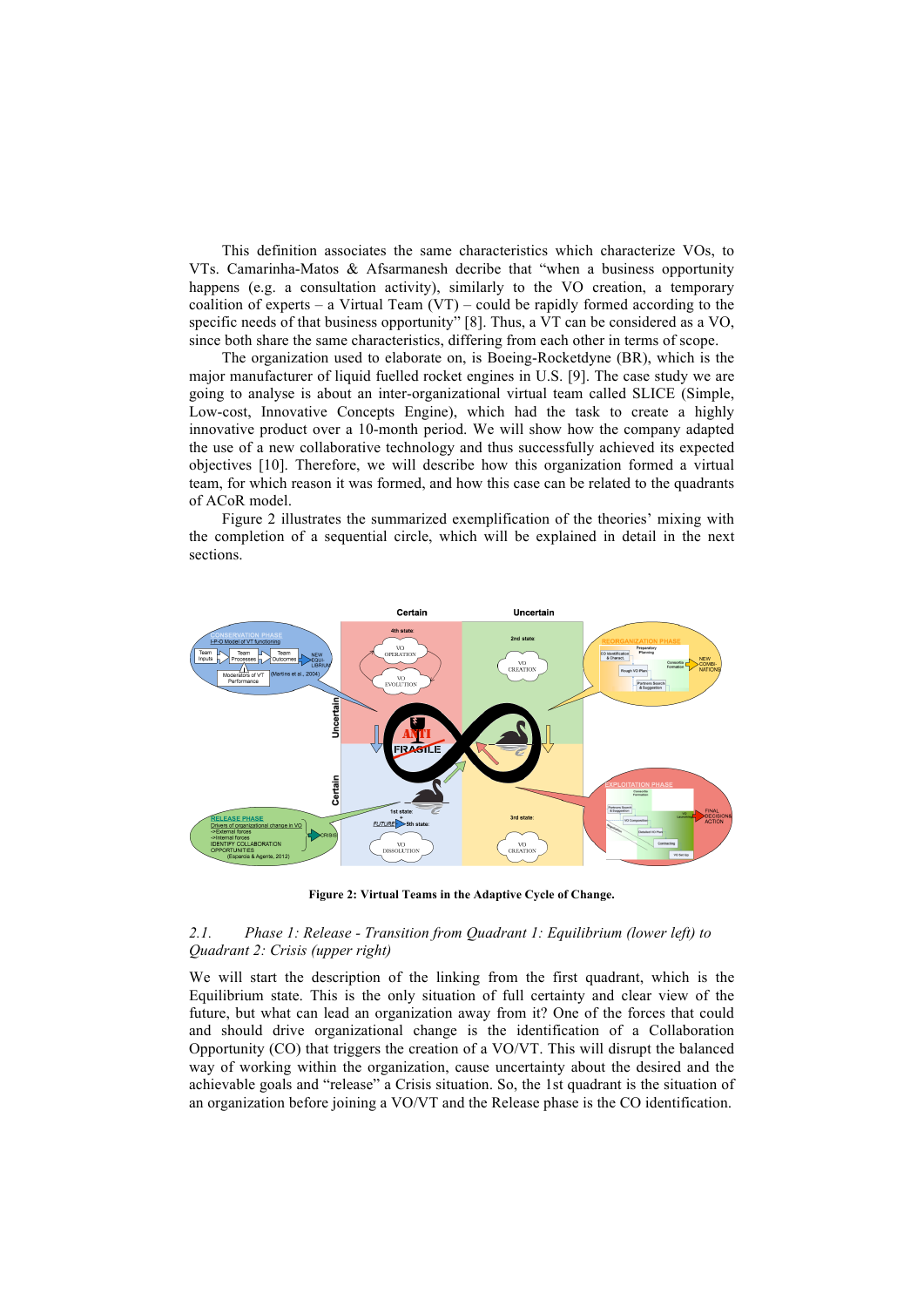The organization we studied can be considered to have been initially in equilibrium, since it was the major manufacturer of liquid fuelled rocket engines in U.S. However, Taleb supports that Black Swans are increasingly dominating the environment. By reason of the technology, internet and globalization, the world has become a more complex system. According to him, complexity not only increases the incidence of Black Swans but also makes forecasting impossible [11]. This statement seems to be valid in our case, since BR suddenly faced competition from Eastern European countries and needed to lower all costs associated with its rocket division subdued by price pressures. The market was also expanding due to the extended commercial launches of communication satellites and so the competition increased exponentially. Therefore, BR was pressured by external forces for change and adaptation to the dynamic environment and had to act drastically in order to remain competitive and yet the major manufacturer in the market without losing any market shares in the long run. The organization wanted to respond fast enough to be able to face the external threat and thus decided to create a virtual team called SLICE ([9], [10]). BR identified the opportunity to develop a revolutionary new product and entered the crisis quadrant through the "release" of this opportunity. Nevertheless, our viewpoint about the forces of competition or expansion of the market is that these influential powers cannot be really characterized as Black Swans, but rather as Mid-Grey Swans. The probability of these events to surface is "medium", at times maybe it is even expected that the competition will rise. The effect depends on the organization itself, but we think it is anyhow less than the impact of a Black Swan. Therefore, we consider these forces Mid-Greys.

#### *2.2. Phase 2: Reorganization - Transition from Quadrant 2: Crisis to Quadrant 3: New Combinations (lower right)*

When the VO starts being created (2nd quadrant), uncertainty is at the utmost and this uncertainty is reduced by going through the Reorganization phase, which ends in the new doable combinations, or else, in finding the new suitable partners (3rd quadrant). This phase relates to the first stages of the VO creation: the CO characterization and rough VO planning, which is the determination of a rough structure of the potential VO. We also consider here part of the next stage of the VO's creation that involves the partners search; this step is mostly concerned about the identification of potential partners and their assessment [8]. The process of analysing your options to estimate which are the pragmatic ones provides more certainty about what you can do, but you are still uncertain about what you want to do. All these actions facilitate the switch from fear for the future towards confidence about the future and lead to the final selection of a partner, which marks the next transition.

The company of our case decided to create the virtual team SLICE in order to develop an innovative new product while adapting to a new collaborative technology. The preparatory planning phase followed, which included the establishment of a generalized structure for the potential virtual team, the identification of the required competencies and capacities, as well as the form of the team and corresponding roles. At this stage it is important to define the partnership form, which is typically regulated by contracts and cooperation agreements. The next step is also devoted to searching for potential partners, their identification and assessment [8]. Through the literature review conducted, we could not find evidence of the means that BR utilized to search for the members of the VT.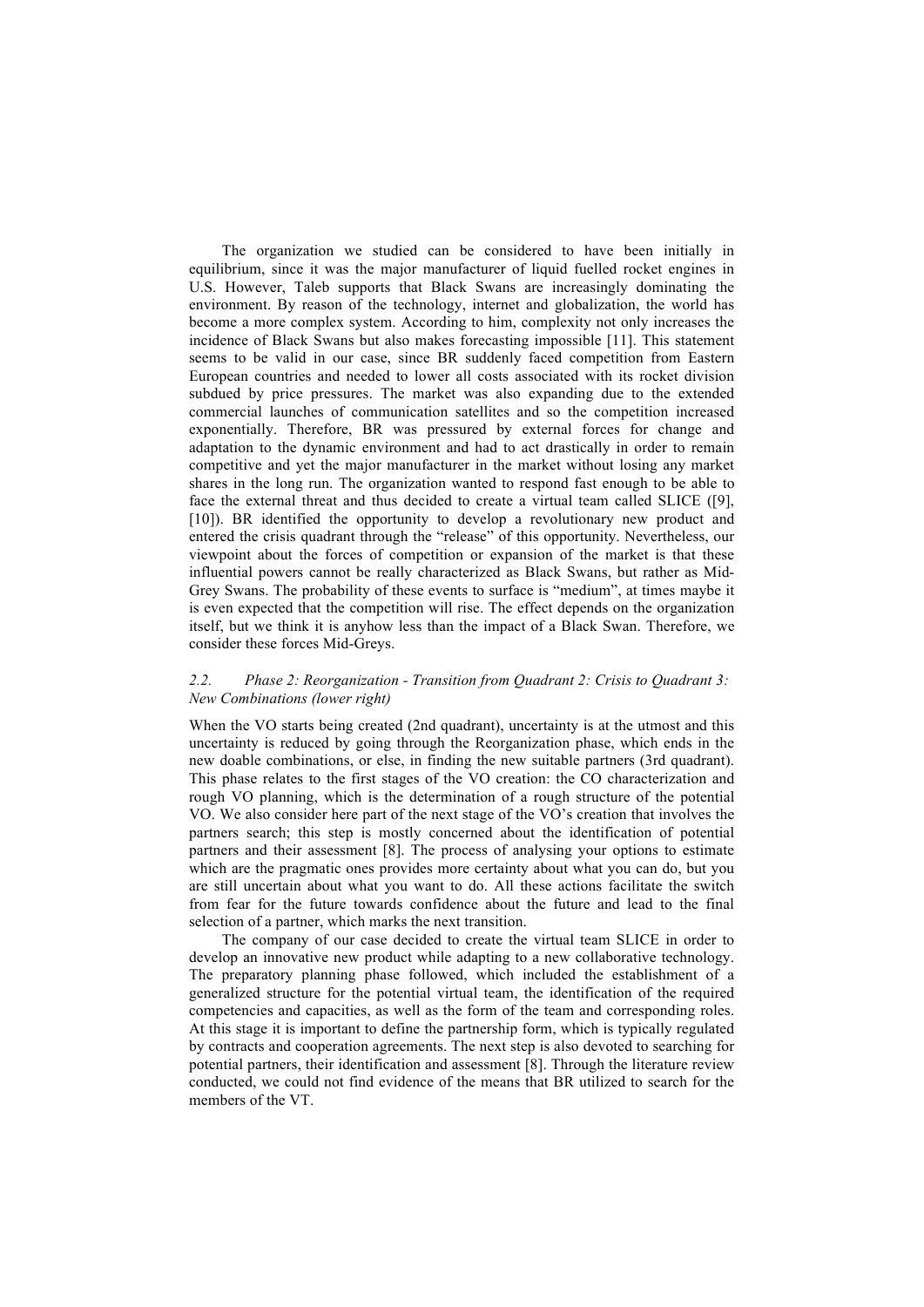#### *2.3. Phase 3: Exploitation - Transition from Quadrant 3: New Combinations to Quadrant 4: Entrepreneurship (upper left)*

After the evaluation of the potential partners, which shows us the possible and realistic New Combinations, a final decision about the next step has to be implemented and this decision denotes the transition to VO Operation (4th quadrant) and Entrepreneurship via the Exploitation phase of ACoR. This consists of the following parts of the VO creation: negotiation, VO composition and VO launching stage. Negotiation is the general continuous process to reach agreements and align needs with offers. It always runs in parallel to the next steps that follow and can be seen therefore as complementary. VO composition involves defining a determinate structure and responsibilities to the members. The latter includes the detailed VO planning, contracting and set up of the VO/VT; once partners have been selected and collaboration agreements are reached, this step addresses the refinement of the VO plan and its governance principles, the definite formulation of the contracts, the configuration of ICT infrastructure, orchestration of collaboration and more. Then the VT can be launched effectively and commence operating [8]. Furthermore, once the VO starts operating you become more confident about what you want (you have a clear business plan), but you are still uncertain about whether this is feasible. VO operation and VO evolution can be both part of the Entrepreneurship state and form a small cycle within the cycle. This best shows the limitation of the sequential nature of ACoR, since different units within an organization can be at different phases of the cycle and even one unit, as a VT, can include various cycles through its lifecycle.

In the investigated case, after the necessary search and evaluation process, the virtual team SLICE was formed and consisted of three (3) companies: RocketCo, SigmaCo and StressCo. SLICE was a new type of organization; an inter-organizational virtual team, which also came with some problems, since the members had different engineering and cultural backgrounds, were geographically distributed and did not know each other. Furthermore, they could not travel a lot due to their participation in other teams within their companies and could devote about 15% of their time, so they would meet face-to-face only in the end of the project.

All three companies involved in the SLICE project had to negotiate policies and terms before launching the team for operation. Mainly in the composition step, the responsibilities and skills of each member and how resources would be shared amongst the team was discussed. One of the terms under the SLICE agreement was the free flow of information between the members of the team. Furthermore, the existence of some governance principles was important since the task of the team was to develop a highly complex rocket design that could be marketed by the three companies; the project was more than ambitious with the goals of reducing the cost of a rocket engine to 1/10, getting the engines to market 10-times faster and increasing the useful life of the rocket by 300%. So, RocketCo executive management was appointed in charge of overseeing the technical quality of the work and recognized the revolutionary nature of the design task upon the initial specifications for the new rocket design. Since the product components were tightly coupled, the team members from all three companies needed to work in highly interdependent iterative virtual brainstorming sessions with lots of data. Finally, during the set up of the VT and for the configuration of ICT, an "Internet Notebook" and "Project Vault" were developed, with a view to manage the huge amount of data collected during the project. While the team members had experience with usual communication technology method such as e-mail, file transfer, and video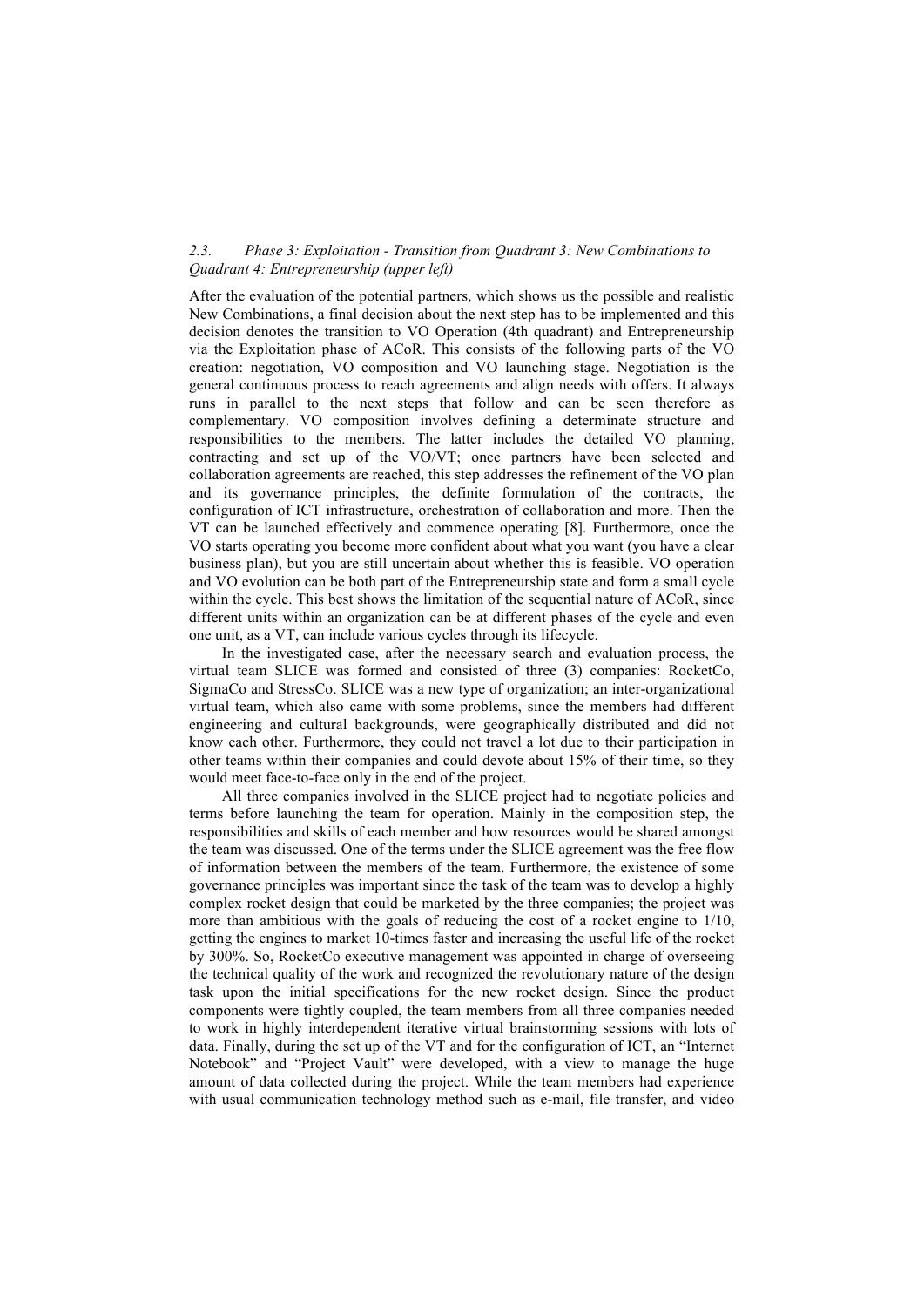conferencing, the Internet Notebook was seen as the most suitable tool for a complex engineering design collaboration, because it supported multiple media types across multiple platforms for entering engineering content (i.e., graphical entries). Yet, every member had to be specific with details for every entry due to lack of information, vast amount of data and different terminology because of different engineering backgrounds ([9], [10]).

It should be noted at this point that Taleb supports the idea of the operation of a virtual team with his concept of Antifragility and his focus on ways to always look for new combinations in order to be able to adapt to any change and be less affected from Black Swans that might occur. More specifically, to discuss the role of Antifragility during a VT's operation, teams must be built in such a way that they not only aim at achieving success in terms of reaching predefined goals, but also learning through the process of failing. Hence, give the entire community (perhaps a VBE) an insight about the possible causes of failure. This builds Antifragility in the greater team at the expense of individual failures.

## *2.4. Phase 4: Conservation - Transition from Quadrant 4: Entrepreneurship to Quadrant 1: Equilibrium (lower left)*

The entrepreneurship quadrant translates into confidence about the desired objectives but still uncertainty regarding their ability to lead to success, which is explored via operation or evolution. Hackman & Morris (1975) developed the inputs-processesoutcomes (I-P-O) model, as cited by Martins et al. (2004), which we are going to use for the description of this state. The model is a dominant framework used in the study of teams that provides a sound basis for organizing and integrating the literature on VTs (shown in Figure 3). Inputs (design and compositional) are the characteristics of a team such as member personalities, knowledge, skills, and technology or experience that influence how teams operate and perform. Processes represent dynamic interactions among group members as they work on a group's task. Outcomes represent task and non-task consequences of a group's functioning.

In our case,

- Team inputs consist of the different engineering backgrounds with different skills and technology that have affected the performance of the VT i.e. when entering data with lots of details in the use of ICT.
- Team processes include "how" teams achieve their outcomes.
	- o Planning processes include reducing manufacturing costs, decreasing engineering hours, winning market share, increasing product quality.
	- o Action processes entail the communication, coordination, and monitoring of the group's progress. In our example these processes involved the use of Internet Notebook.
	- o Interpersonal processes refer to the relationships among group members; these could range from conflict to trust and social integration.
- Moderators of Virtual Team Performance take note of a wide range of contingency factors such as the time spent working in the group, and the team's social context or how often they can meet face-to-face. These circumstances may explain some of the often inconsistent results of VT performance. In the case of the VT that we studied, although the members of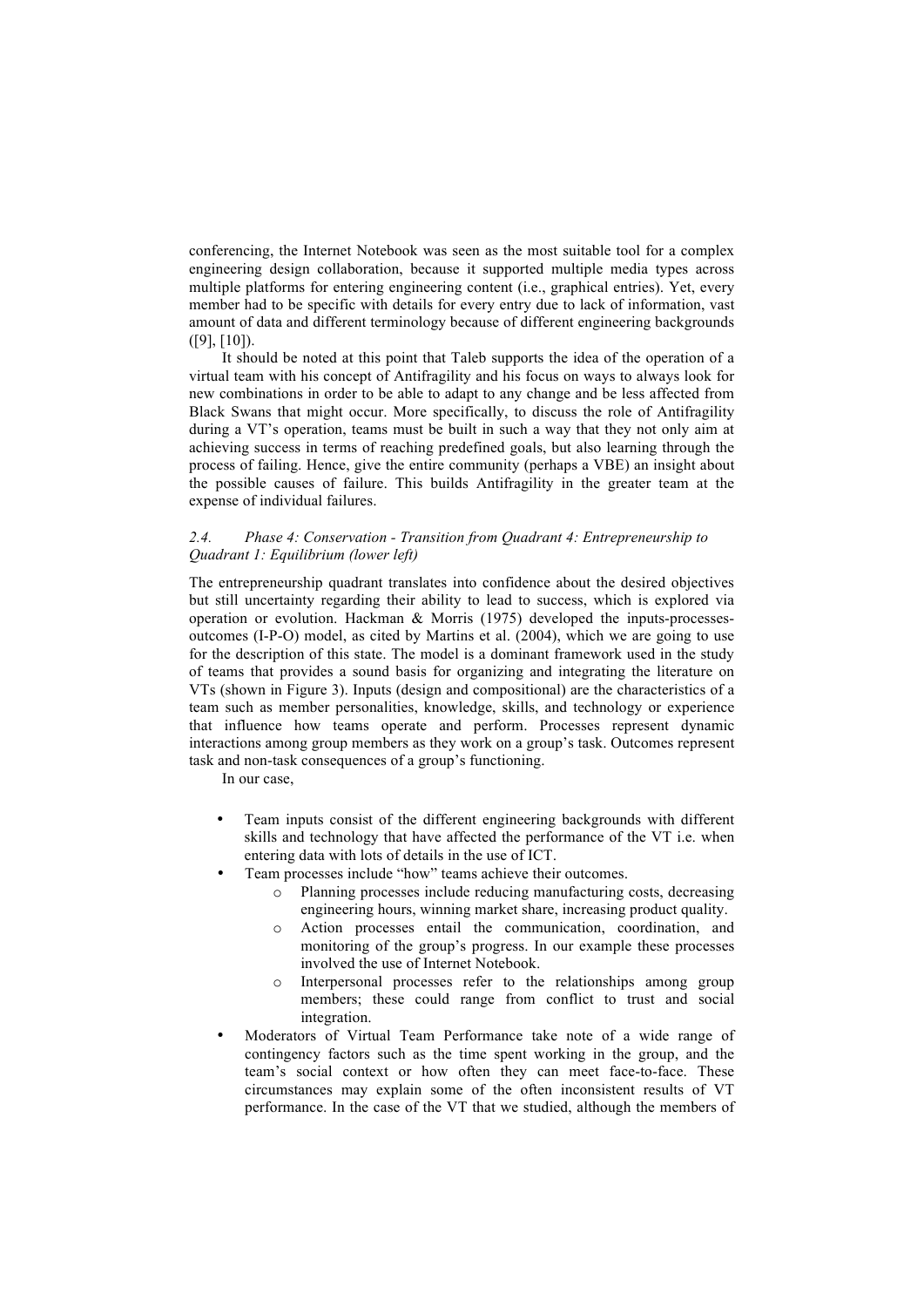

the team spent only 15% of their time and met in person only once in the end of the project, it was successfully brought to its end.

**Figure 3: I-P-O Model of virtual team functioning (Martins et al. 2004, pp. 810)**

The last transition to a new equilibrium through the Conservation phase leads to the 5th quadrant that can be considered to be the VO/VT's Dissolution. The reason for this is that when the VO/VT completes its project and decides to dissolve, then the whole uncertainty originated from the VO creation will be removed and the company can return to a stable position of full certainty, until the next CO identification or Release phase.

Finally, as the SLICE team members were not physically collocated, they had to communicate at distance, which could have impacted on information accuracy and timelines. That caused some misalignment, which had to be resolved. Also, since the members came from different companies, they needed to overcome differences in their technical terminology. So, the team started operating and evolving, thus forming a cycle within the greater cycle, while being in the entrepreneurship stage, until eventually achieving its targets and reducing the created misalignment. Hence, in the end they were able to cut manufacturing cost and increase product quality within the deadline they had set in the beginning. The project was a success and justified the usefulness and value of a multi-organizational team. The total number of engineering hours also decreased by 50%. The team agreed to several guidelines that derived from experiencing different issues throughout the project. In the end via operation and evolution, by adopting the use of a collaborative technology and successfully achieving its challenges, the team was able to dissolve and transit to the equilibrium quadrant again. Nevertheless, that does not mean that a Black Swan and a crisis situation cannot occur again. They might experience something similar in the future. Uncertainty is the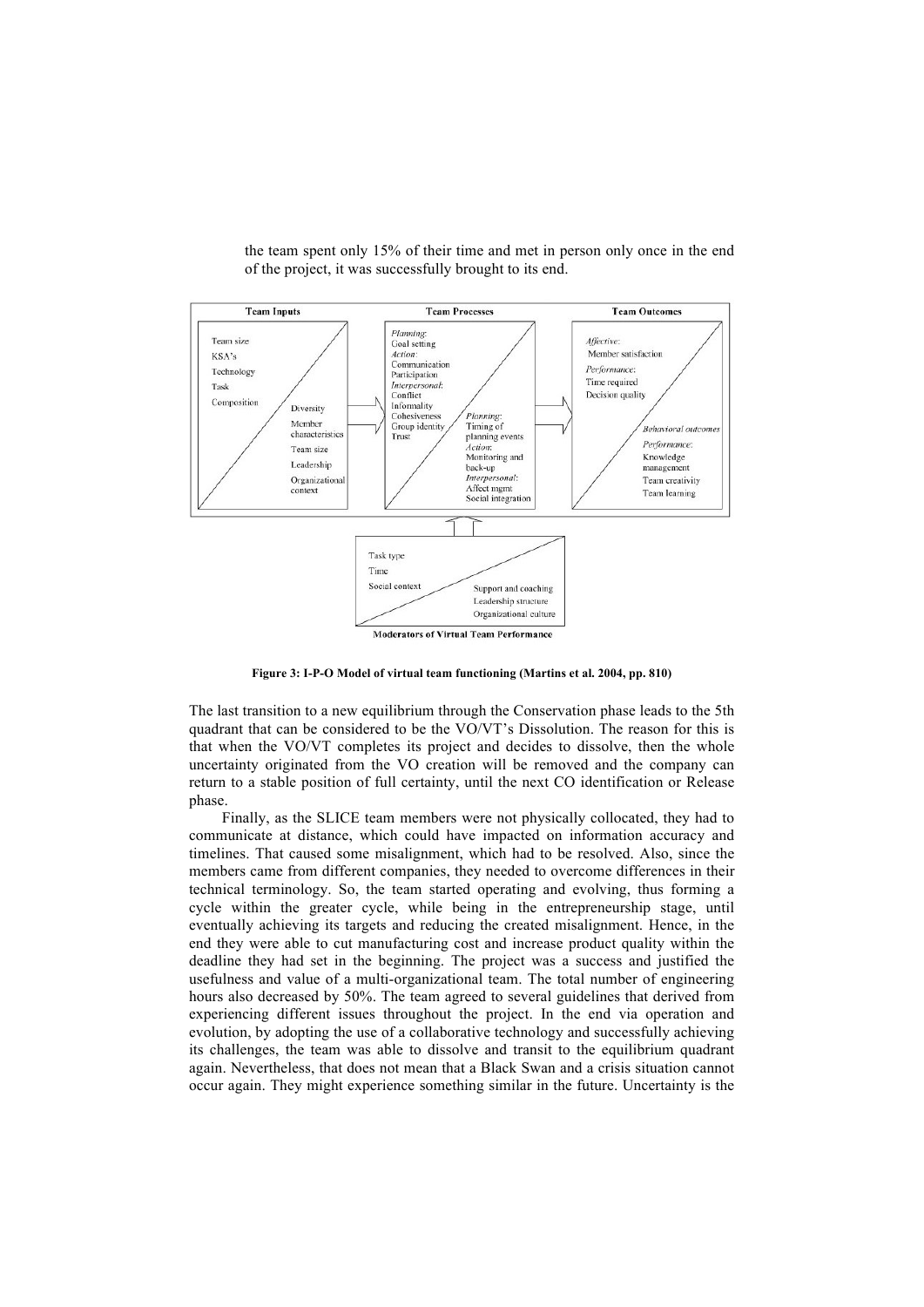only certainty and keeping that into account, might help organizations deal with the "stormy present" better.

# **3. The Role of ICT in Taleb's theories**

#### *3.1. Black Swans and the role of ICT*

A study from 1986 to 2007 shows the rising significance of ICT and thus illustrate the related vulnerability to black swans: computer capacities increase annually by 58%, telecommunications capacity by 28%, and stored information by 23% per annum [12]. According to Taleb, emerging disruptive technologies can, and often do represent positive black swans. Achievements as for instance the development of personal computers or the rise of the world wide web can be labelled as complex black swans within the ICT domain with a significant impact on the whole society. Those technologies were "unplanned, unpredicted, and unappreciated upon their discovery, and remained unappreciated well after their initial use" [1].

Linking the role of ICT to the ACoR, Black Swan ICT innovations can direct companies into the second, the crisis quadrant. One reason for this development: the management appeared to be not adequately aware of the impact of newly developing technologies. Kodak for example missed to align their core business to digital photography - instead, the management did underestimate the technology and subsequently went into bankruptcy. Tablet computers and smartphones can be considered as a current disruptive technology, a technology which is likely to rule out traditional desktop computers in near future. When Apple introduced the first iPad in 2010, most experts underestimated the impact tablet computers might have. Related to this, Taleb describes another phenomena, which can also be applied to the emergence of tablet computers: the "unforeseen applications of the technology" [1].

New technologies often lie outside forecasts, thus companies have to identify market changes early enough in order to be able to align in time. In the transition to the third, the new combinations quadrant in the ACoR, companies identify and decide on technologies. The decision can be problematic since ICT innovations can turn out to have less impact and market scope than initially thought. Therefore, the decision on the alternative to implement has a fundamental influence on the success.

Extending the ICT link in the black swan theory, many crisis situations caused by ICT innovations should rather be labelled as middle-grey swans, as described in our extension to Taleb's black swan theory. Disruptive ICT innovations did not occur 'over-night'. Rather, the establishment in the market took months, more often even several years. Consequently, environmental changes are predictable to a certain degree. The management of many ICT producing companies was not aware of the impact of disruptive technologies in their environment, and consequently kept on improving the already proved business strategies, instead of aligning to changes. Taleb describes this phenomena as the 'tunnel' view experts often develop, which means they rely on their past experiences and simultaneously, their awareness for solutions outside their scope decreases.

Summarizing, Taleb's theories express that companies cannot be adequately prepared for crisis situations since ICT black swans can never be predicted. On the contrary, companies can prepare for possible impacts of black swans, for example by becoming more flexible in order to be able to adapt to new technologies. Thus, once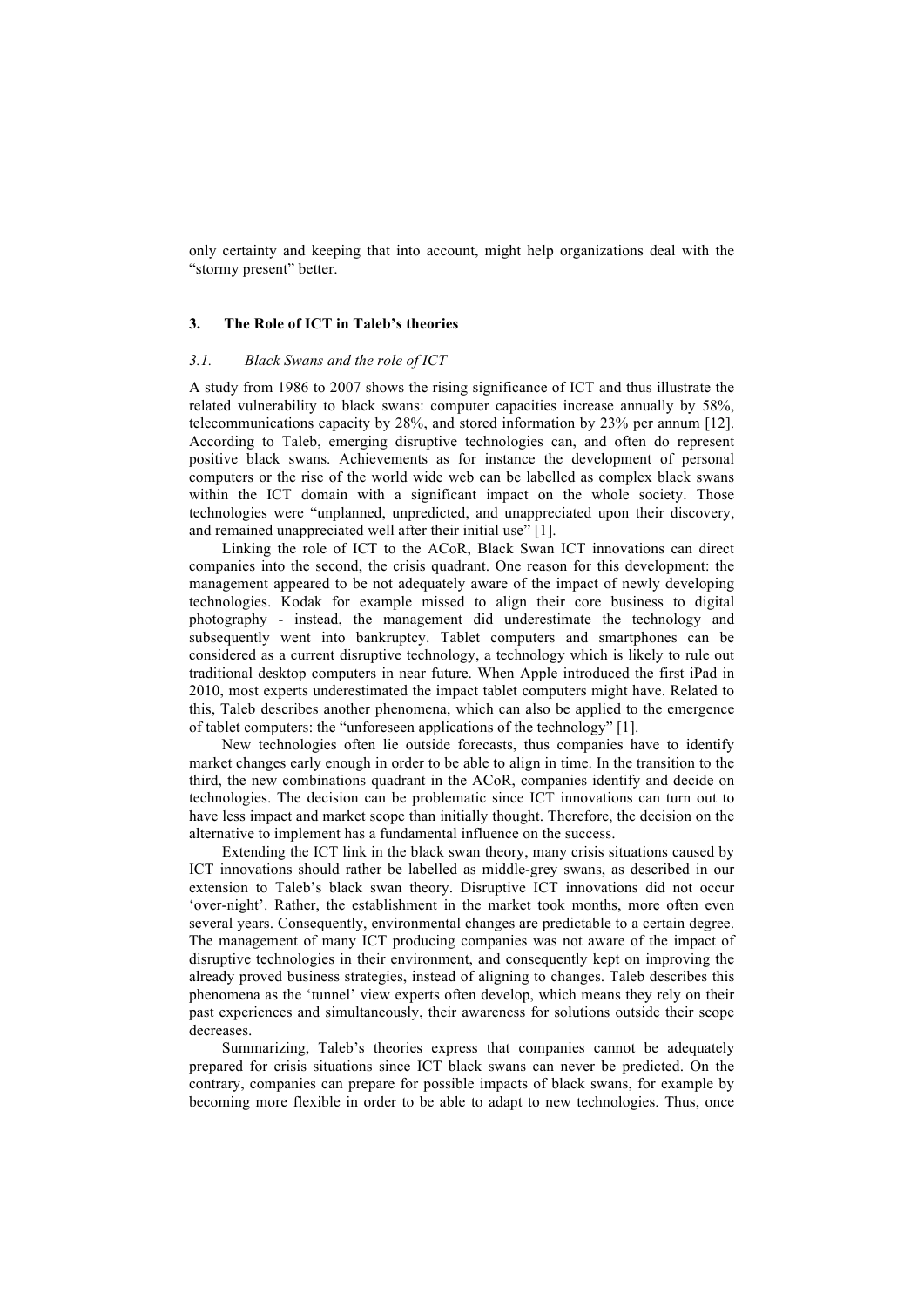again referring to the discussion on middle-grey swans, by preparing for the impact, black swans can be turned into grey, middle-grey or even middle-white swans.

#### *3.2. Antifragility and the role of ICT*

Taleb describes technological achievements as a fallacy expressing that technological innovations give us the impression that we are moving forward, but in reality it turns out to be an illusion. Most of the time, people and organizations ignore the fact that our greatest asset is the built-in Antifragility of certain risk taking systems [2]. If the focus is set on innovation instead of worrying about the future of a product, then the market can take care of itself, owed to its built in risk appetite. Either innovation succeeds and we make profit; or it fails, then we gain insights for future developments. Thus, the whole system becomes more Antifragile.

Taleb expresses that new ICT innovations are found through tinkering of ideas not just following a theory and its implementation. However, companies are reserved towards taking risks because they are more concerned about retaining their current market position and increasing revenue. This can be seen as connected to the 'remembrance' phase of ACoR cycle, where companies rely too much on past experience - a situation giving rise to rigidity and stagnation. Taleb's advice: never ask people what they want, or worse, what they think they will desire tomorrow. People do not know what they want. Steve Jobs for example distrusted market research and focus groups (those based on asking people what they want), but still Apple introduced successful, innovative technologies. This is owed to Steve Jobs, having followed his own imagination and relying on the theory that people don't know what they want until you provide them with it.

In terms of the ACoR cycle, the tinkering of ideas should happen during the "Exploitation" phase, when organizations move from new combinations to entrepreneurship, the phase where the actual operation and evolution of VOs take place. During this phase, the teams can experiment with different ideas and gain the insight of "what works and what doesn't work". This will make the teams more antifragile towards market volatility. Adhering to a single plan and working towards achieving that goal may help the team launch a product sooner into the market, but if the product fails it might be a black swan for the organization.

#### **4. Discussion**

The paper interpreted the cycle as a sequential process. This sequential character constitutes a limitation of the current case study, since the life cycle of a VO/VT is a complex entity; it can include a variety of cycles generated from different incorporated change processes and interdependencies between the various changes and events. Therefore, it becomes almost impossible to take into account the whole network of connections, and correlated effects, that is created. Nevertheless, we concentrated on a single process as one isolated cycle and tried to explain its size and speed. So, it became obvious that crises determine the autonomy and survival not only of corporations but also of teams formed across their units.

We think that Taleb would not support such a sequential process, because he implies the need for preparing yourself with the concept of Antifragility while being at the first main development of the ACoR. By interpreting his views, the transitions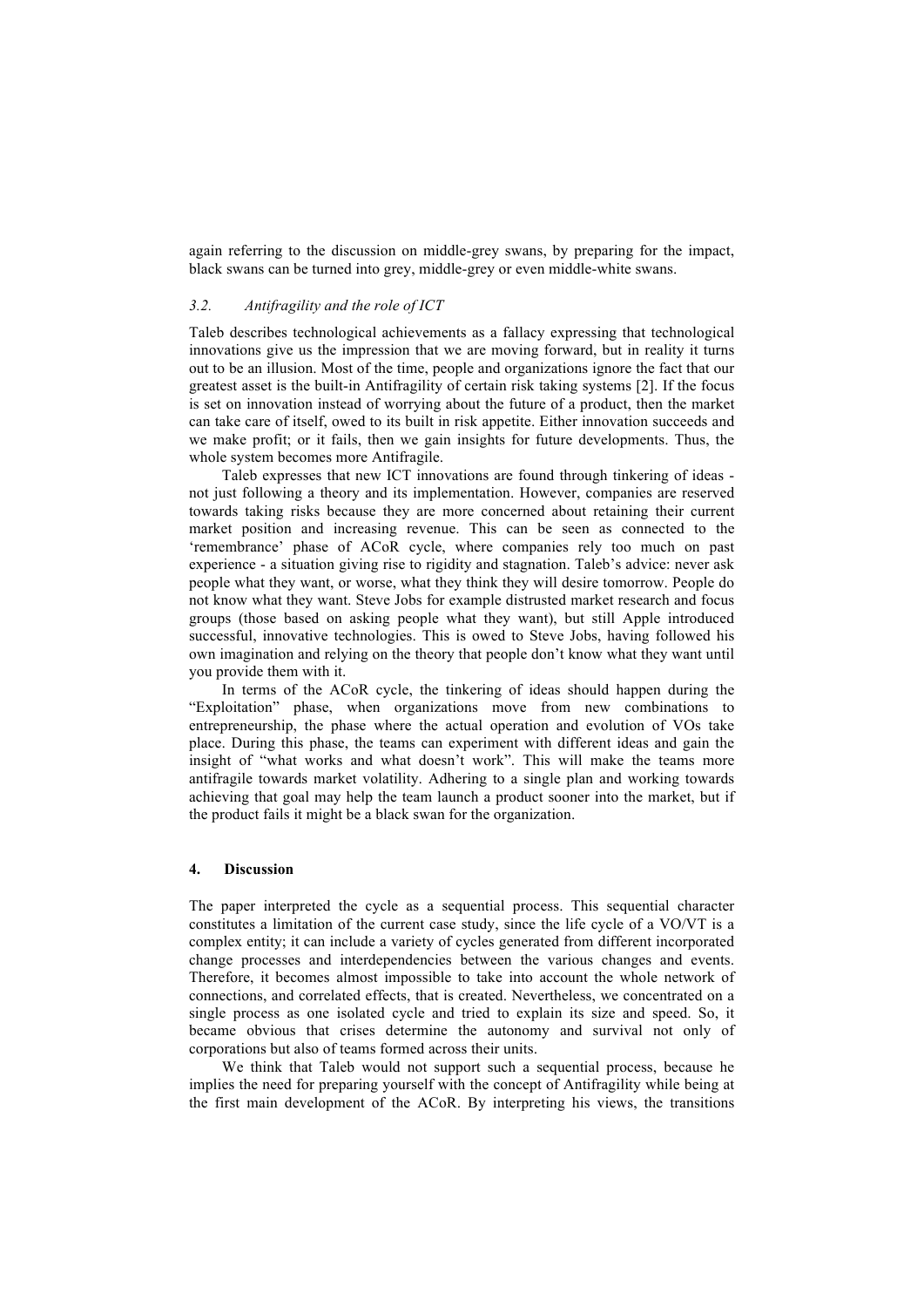between the different phases happen so rapidly that it is too simplified to demonstrate these indefinite interchanges in a single model; this would constitute a narrative fallacy. Furthermore, it is really difficult to identify with accuracy the various phases of an organization, to identify for instance when an organization is at the reorganization phase; even the business itself is not aware on occasion. This is partly because different parts of an organization can be at different stages. Therefore, the provided linking to the ACoR of this paper does not serve as exclusive or exhaustive.

However, we believe that the purpose of both theories (Taleb's and ACoR) are in their essence creating awareness, which can facilitate the process of better dealing with uncertainty; that is reflected by the quote: "Uncertainty is the only certainty there is, and knowing how to live with insecurity is the only security" (John Allen Paulos). We think it would be interesting to further research this observation. For example, if a company confronted with a crisis becomes aware of these theories, will it be able to withstand the crisis?

Furthermore, by analysing our case we realized that there are informationacquiring implications in every phase. During the release phase, information about the CO itself can assist in identifying the importance and potential impacts of the VO/VT creation. You can never predict a Black Swan, but you can prepare yourself by evaluating the possible consequences of extreme events [11]. Through the reorganization and exploitation phase, obtaining as much information as possible is equally important. In the first instance, data gathering is essential to providing the necessary inspiration and, therefore, revealing all the new possibilities, new combinations and potential partners. In the second instance, collecting input to the fullest about the different combinations that were reached at the previous stage facilitates their evaluation and exploitation. Eventually, it eases the final decision that has to be made; the final selection of partners. Finally, during the conservation period information is linked with a decrease in uncertainty [6]. Moving towards success denotes moving away from uncertainty. Needless to say, technology can play an active role in every information-acquiring process.

Among other observations, we discuss the importance of obtaining as much information as possible. However, we should be more cautious with this statement. Taleb suggests that too much information can lead to the "tunnel view", which means we tend to turn a blind eye to useful information that is still completely unknown to us. At this point, we would say that it is more important to try to keep a balance between the revolt and remember forces rather than try to acquire as much data as possible. Since the cycle is ceaseless, it is not only about tackling the crisis, but also preparing yourself for the future. We think you can prepare yourself by learning to manage these two forces.

In reality it is of course more complicated, since you always have to keep two more balances. According to Holling, there should be stability between the right amount of "remember" or "revolt" that lead to new equilibriums and exploring new situations, respectively, and too much of "remember" or "revolt" that lead to the rigidity and poverty trap, respectively. This is also supported by Taleb, who implies that we can never prepare for Black Swans based on past Black Swans since the next one will be again a random, low probability and high impact event. Nonetheless, they have the ability to provide us with progressive insight, which is part of the remembrance stage at the left side of the ACoR. For the revolt implication, Taleb says that companies should be attentive to constant revolt, because by provoking crises and taking advantage of opportunities they can become antifragile. This eventually creates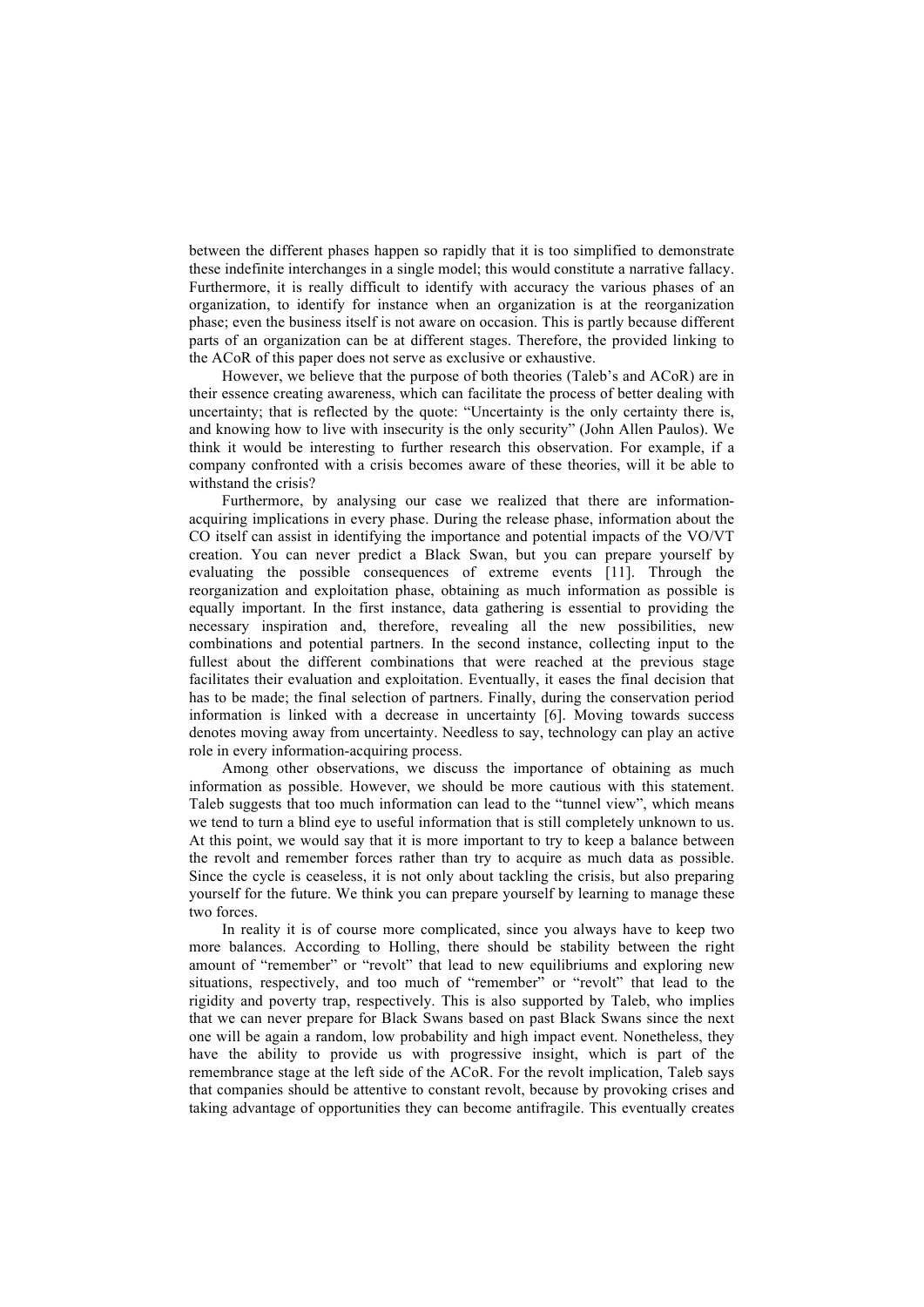growth and development and can be associated with the second main development of the ACoR. However, he also states that multiple shocks, which can be parallelized with release phases, can potentially generate Antifragility. So, becoming antifragile by going through the ACoR repeatedly and finally learning to adapt to change may ultimately be the solution to the rapidly changing environment. We believe that becoming aware of the theories of Taleb and ACoR can utterly assist in altering each one's behaviour towards change (become less resistant). Business is its people and if individuals can change, then the aggregate behaviour of the business will adjust as well. This brings us to our next point.

After the successful collaboration of the VT we investigated, can we claim that the companies involved became more "antifragile"? Since you become more antifragile by going through the cycle over and over again, we can possibly claim that it was a step towards building resilience. By activating the initiation of a new cycle (fi by identifying a new collaboration opportunity) they can potentially be led to growth and development through the ACoR once more. It all boils down to balancing the revolt (future) and remember (past) forces again. According to Taleb, challenging the current state can build Antifragility and create room for innovation.

Finally, a limitation of this paper stems from our model of the new concepts of Black Swans. Similar to any model, it tries to simplify reality and this can again lead to a narrative fallacy. However, our purpose was to distinguish between a Black Swan that is impossible to predict, which makes the preparation for it non-viable, and other "milder" Swans that may be expected periodically, which eases the preparation process.

## **5. Conclusion**

The findings in this study illustrate the applicability of the VO/VT lifecycle to the ACoR. The sequences of the ACoR and VOs/VTs are connected as illustrated in figure 2:

- VO creation is assigned to the crisis and new combination quadrants of ACoR
- VO operation and evolution is contained within the Entrepreneurship quadrant of ACoR
- VO dissolution is contained within the equilibrium quadrant of ACoR.
- VO operation and evolution can potentially originate and form a new whole ACoR.

The last point shows that in reality the cycles may not be as sequential as described and the VO cycles may at some point overlap with another quadrant of ACoR cycle.

Referring to the second key hypothesis of this study, the theories of Taleb's Black Swan and Antifragility can be recognized within the four quadrants of the ACoR. Taleb's theories are implemented throughout the cycle, assigned to the two main movements within the ACoR:

• Black Swans create severe uncertainty and therefore 'release' crisis situations. So, they are connected with the first main development of the cycle. However,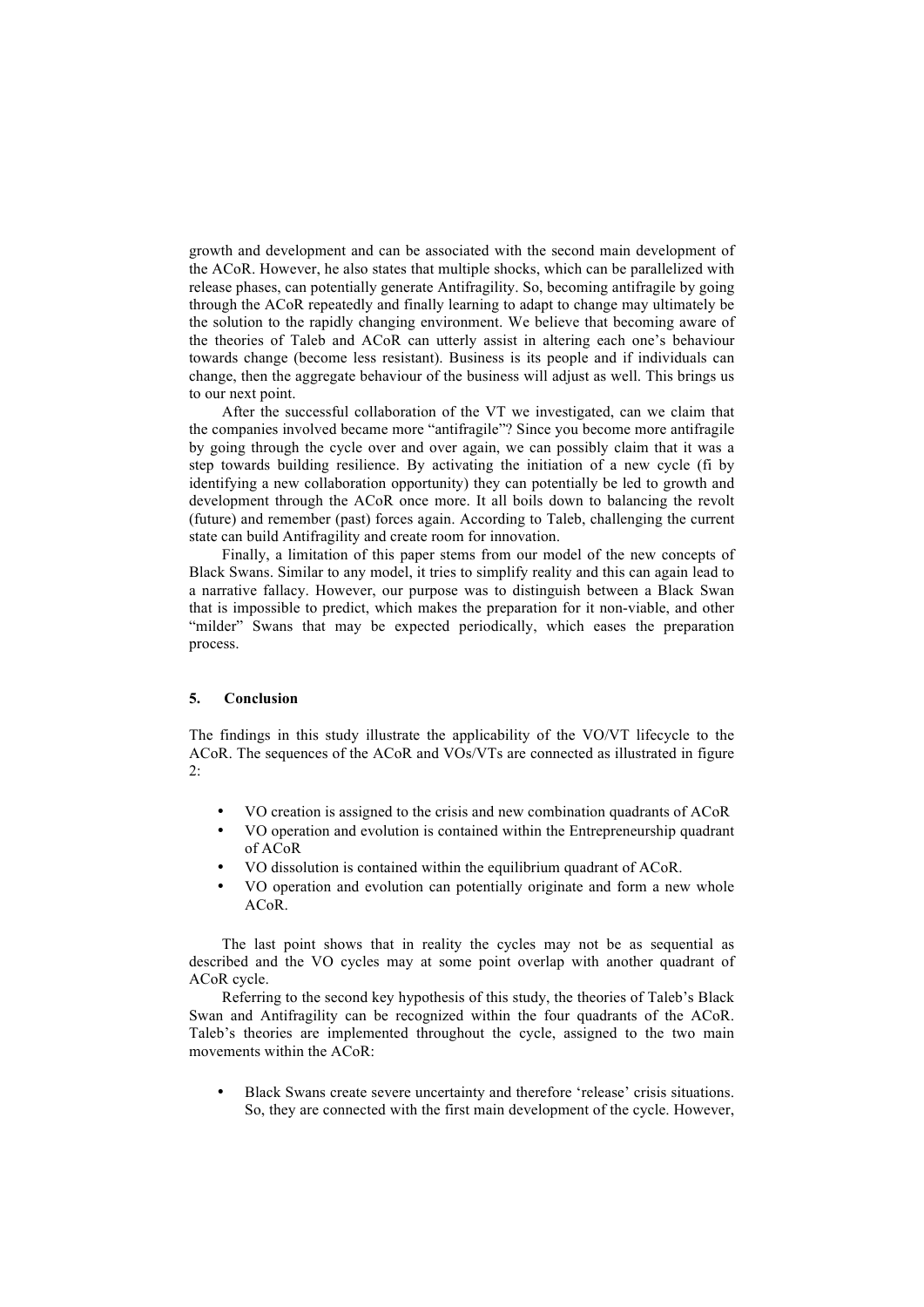they provide us with insights, which can be applied during the remembrance stage (2nd development). The theories are compatible with the necessity of a balance between remembering and being rigid. Black Swan might not be predictable but the model introduced implies that forecast and preparation for Small Swans and Mid-Swans might be manageable.

• Antifragility is -in the fullness of time- achieved by multifarious shocks and this translates into following the cyclic development path of ACoR perpetually. In the end, being antifragile means being able to grow despite the crises that might arise. So, although the fact that this concept is mainly connected to the second development of ACoR, being antifragile also means precipitating release phases to "get stronger". Therefore, once more it can be recognized throughout the cycle.

Finally, ICT innovations can constitute black, grey or middle-grey swans since new, successful disruptive technologies affect whole societies. As a consequence, those swans have an impact on many companies, which can direct them into the crisis quadrant. The identification of new business opportunities by adapting to those innovations is therefore the outcome. So, although ICT plays a key role in coping with uncertainty it can also be seen as a disrupter of equilibrium. Hence, the role of ICT can be seen as a paradox. On one hand, random tinkering on the "Exploitation" phase may give rise to innovation and hence build Antifragility in the system while on the other hand constant use of ICT during the "Release" phase may lead organizations to a crisis phase.

To conclude, we consider that we adequately identified the main principles of each quadrant of ACoR in the lifecycle of a VO/VT and thus believe that there is a linking between these concepts. In addition, despite the fact that there are some "dark" spots in the investigation of the connections between the theories studied, they all agree on the basic ideology and hence we identify them as compatible.

#### **References**

- [1] Taleb, N. N. (2010). *The Black Swan:: The Impact of the Highly Improbable Fragility*. Random House Digital, Inc..
- [2] Taleb, N. N. (2012). *Antifragile: things that gain from disorder*. Random House Digital, Inc..
- [3] Abcouwer, A.W., & Parson, B.G. (2011), *Sustainable Assertiveness – The adaptive cycle of resilience: Can curiosity be organized?*, University of Amsterdam, The Netherlands.
- [4] *Adaptive Cycle* (2012). Retrieved from http://www.adaptivecycle.nl/index.php?title=Adaptive\_Cycle
- [5] *Phase 1: Release* (2012). Retrieved from http://www.adaptivecycle.nl/index.php?title=Phase\_1:\_Release
- [6] *Phase 4: Conservation* (2012). Retrieved from http://www.adaptivecycle.nl/index.php?title=Phase\_4:\_Conservation
- [7] Martins, L. L., Gilson, L. L., & Maynard, M. T. (2004). Virtual teams: What do we know and where do we go from here?. *Journal of management*, *30*(6), 805-835.
- [8] Camarinha-Matos, L. M., & Afsarmanesh, H. (2007). A framework for virtual organization creation in a breeding environment. *Annual Reviews in Control*,*31*(1), 119-135.
- [9] Powell, A., Piccoli, G., & Ives, B. (2004). Virtual teams: a review of current literature and directions for future research. *ACM Sigmis Database*, *35*(1), 6-36.
- [10] Majchrzak, A., Rice, R. E., Malhotra, A., King, N., & Ba, S. (2000). Technology adaption: the case of a computer-supported inter-organizational virtual team 1.*MIS quarterly*, *24*(4), 569-600.
- [11] Taleb, N. N., Goldstein, D. G., & Spitznagel, M. W. (2009). The six mistakes executives make in risk management. *Harvard Business Review*, *87*(10), 78-81.